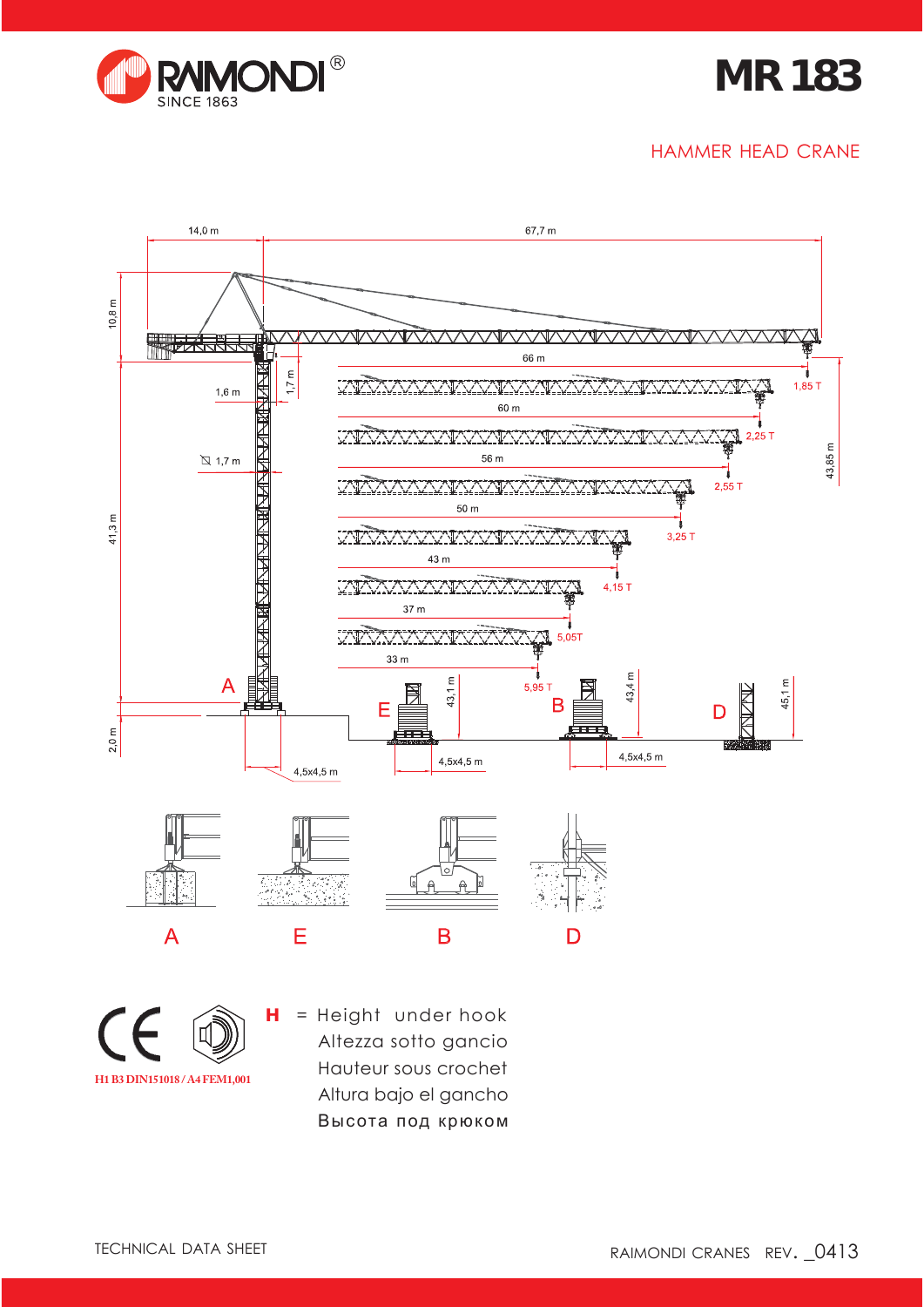# **MR 183**

### **LOAD DIAGRAMS \_8.0 T / 4.0 T \_10.0 T / 5.0 T**

DIAGRAMMA DI PORTATA / DIAGRAMME DE CHARGE UTILE / CURVAS DE CARGA / ДИАГРАММА ГРУЗОПОДЪЕМНОСТИ

| Portata max / Max s.w.l.<br>Charge maxi / Max. Tragfähigkeit                                      |                  |                     |       | $\bullet^{\parallel}_{\mathbf{S}}$ o<br>ا <b>و</b> ا<br>8000 Kg. / 4000 Kg. |       |            |       |       |      |             | $\frac{1}{2}$<br>$\overline{\mathbf{S}}$<br>10000 Kg. / 5000 Kg. |       |                         |       |                   |           |
|---------------------------------------------------------------------------------------------------|------------------|---------------------|-------|-----------------------------------------------------------------------------|-------|------------|-------|-------|------|-------------|------------------------------------------------------------------|-------|-------------------------|-------|-------------------|-----------|
| Sbraccio / Jib<br>Auslandung /Portée                                                              |                  | m.                  | 33    | 37                                                                          | 43    | 50         | 56    | 60    | 66   | 33          | 37                                                               | 43    | 50                      | 56    | 60                | 66        |
| Campo di portata max da<br>Max s.w.l. range from<br>Charge maxi de<br>Max. Tragfähigkeit von      | 2,8 <sub>m</sub> | a<br>to<br>à<br>bis | 25,52 | 25,0                                                                        | 24,07 | 23,60      | 21,85 | 21,36 |      | 20,47 20,98 | 20,51                                                            | 19,93 | 18,61                   | 18,00 | 17,36             | 16,65     |
|                                                                                                   |                  | 16                  | 8000  | 8000                                                                        | 8000  | 8000       | 8000  | 8000  | 8000 |             |                                                                  |       | 10000 10000 10000 10000 |       | 10000 10000 10000 |           |
|                                                                                                   |                  | 18                  | 8000  | 8000                                                                        | 8000  | 8000       | 8000  | 8000  | 8000 | 10000       | 10000                                                            | 10000 | 10000                   | 10000 |                   | 9588 9136 |
|                                                                                                   |                  | 20                  | 8000  | 8000                                                                        | 8000  | 8000       | 8000  | 8000  | 8000 |             | 10000 10000                                                      | 9958  | 9330                    | 8856  | 8485              | 8080      |
|                                                                                                   |                  | 22                  | 8000  | 8000                                                                        | 8000  | 8000       | 7937  | 7731  | 7363 | 9474        | 9228                                                             | 8925  | 8356                    | 7927  |                   | 7591 7224 |
|                                                                                                   |                  | 24                  | 8000  | 8000                                                                        | 8000  | 7801       | 7182  | 6993  | 6657 | 8568        | 8347                                                             | 8070  | 7551                    | 7159  |                   | 6852 6517 |
|                                                                                                   |                  | 26                  | 7830  | 7611                                                                        | 7498  | 7116       | 6546  | 6373  | 6063 | 7810        | 7607                                                             | 7352  | 6874                    | 6513  |                   | 6231 5922 |
|                                                                                                   | امال<br>مح       | 28                  | 7194  | 6990                                                                        | 6886  | 6533       | 6005  | 5844  | 5557 | 7163        | 6975                                                             | 6739  | 6296                    | 5962  |                   | 5701 5415 |
| Sbraccio (m.)                                                                                     |                  | 30                  | 6645  | 6456                                                                        | 6358  | 6029       | 5538  | 5388  | 5121 | 6606        | 6431                                                             | 6211  | 5799                    | 5487  |                   | 5244 4978 |
|                                                                                                   |                  | 32                  | 6167  | 5989                                                                        | 5898  | 5590       | 5131  | 4991  | 4741 | 6120        | 5956                                                             | 5750  | 5365                    | 5073  | 4846              | 4597      |
|                                                                                                   |                  | 33                  | 5950  | 5778                                                                        | 5690  | 5392       | 4946  | 4810  | 4568 | 5900        | 5741                                                             | 5542  | 5168                    | 4886  | 4665              | 4424      |
|                                                                                                   |                  | 36                  |       | 5216                                                                        | 5136  | 4862       | 4455  | 4331  | 4110 |             | 5169                                                             | 4987  | 4645                    | 4387  | 4185              | 3965      |
|                                                                                                   |                  | 37                  |       | 5050                                                                        | 4972  | 4706       | 4310  | 4189  | 3974 |             | 5000                                                             | 4823  | 4490                    | 4239  | 4043              | 3829      |
| Radius (m.)                                                                                       |                  | 40                  |       |                                                                             | 4529  | 4284       | 3918  | 3807  | 3608 |             |                                                                  | 4380  | 4073                    | 3841  | 3660              | 3462      |
| Portèe (m.)                                                                                       |                  | 42                  |       |                                                                             | 4270  | 4037       | 3689  | 3583  | 3394 |             |                                                                  | 4120  | 3828                    | 3608  | 3436              | 3247      |
| Ausladung (m.)                                                                                    | $\epsilon$       | 43                  |       |                                                                             | 4150  | 3922       | 3583  | 3479  | 3295 |             |                                                                  | 4000  | 3715                    | 3500  | 3332              | 3148      |
|                                                                                                   |                  | 46                  |       |                                                                             |       | 3609       | 3292  | 3195  | 3023 |             |                                                                  |       | 3405                    | 3204  | 3047              | 2875      |
|                                                                                                   |                  | 48                  |       |                                                                             |       | 3422       | 3118  | 3026  | 2861 |             |                                                                  |       | 3220                    | 3027  | 2877              | 2713      |
|                                                                                                   |                  | 50                  |       |                                                                             |       | 3250       | 2959  | 2870  | 2712 |             |                                                                  |       | 3050                    | 2865  | 2721              | 2564      |
|                                                                                                   |                  | 52                  |       |                                                                             |       |            | 2812  | 2727  | 2575 |             |                                                                  |       |                         | 2716  | 2577              | 2426      |
|                                                                                                   |                  | 54                  |       |                                                                             |       |            | 2676  | 2594  | 2448 |             |                                                                  |       |                         | 2578  | 2445              | 2299      |
|                                                                                                   |                  | 56                  |       |                                                                             |       |            | 2550  | 2471  | 2330 |             |                                                                  |       |                         | 2450  | 2321              | 2181      |
|                                                                                                   |                  | 58                  |       |                                                                             |       |            |       | 2357  | 2221 |             |                                                                  |       |                         |       | 2207              | 2071      |
|                                                                                                   |                  | 60                  |       |                                                                             |       |            |       | 2250  | 2118 |             |                                                                  |       |                         |       | 2100              | 1969      |
|                                                                                                   |                  | 62                  |       |                                                                             |       |            |       |       | 2023 |             |                                                                  |       |                         |       |                   | 1873      |
|                                                                                                   |                  | 64                  |       |                                                                             |       |            |       |       | 1934 |             |                                                                  |       |                         |       |                   | 1784      |
|                                                                                                   |                  | 66                  |       |                                                                             |       |            |       |       | 1850 |             |                                                                  |       |                         |       |                   | 1700      |
| Solo tiro semplice:<br>Two reeving only:<br>Mouflage è deux brins seulement:<br>Nur zwei stränge: |                  |                     |       |                                                                             |       | $+100$ Kg. |       |       |      |             |                                                                  |       | 150 Kg.                 |       |                   |           |

Con sistema 'ULTRALIFT" tutte le portate intermedie sono aumentate dei 10%

All intermediate loads are increased of 10% if the crane is equipped with "ULTRALIFT" control

Les charges intermdiaires sont augmentes de 10% si la grue est équipée avec controle "ULTRALIFT"